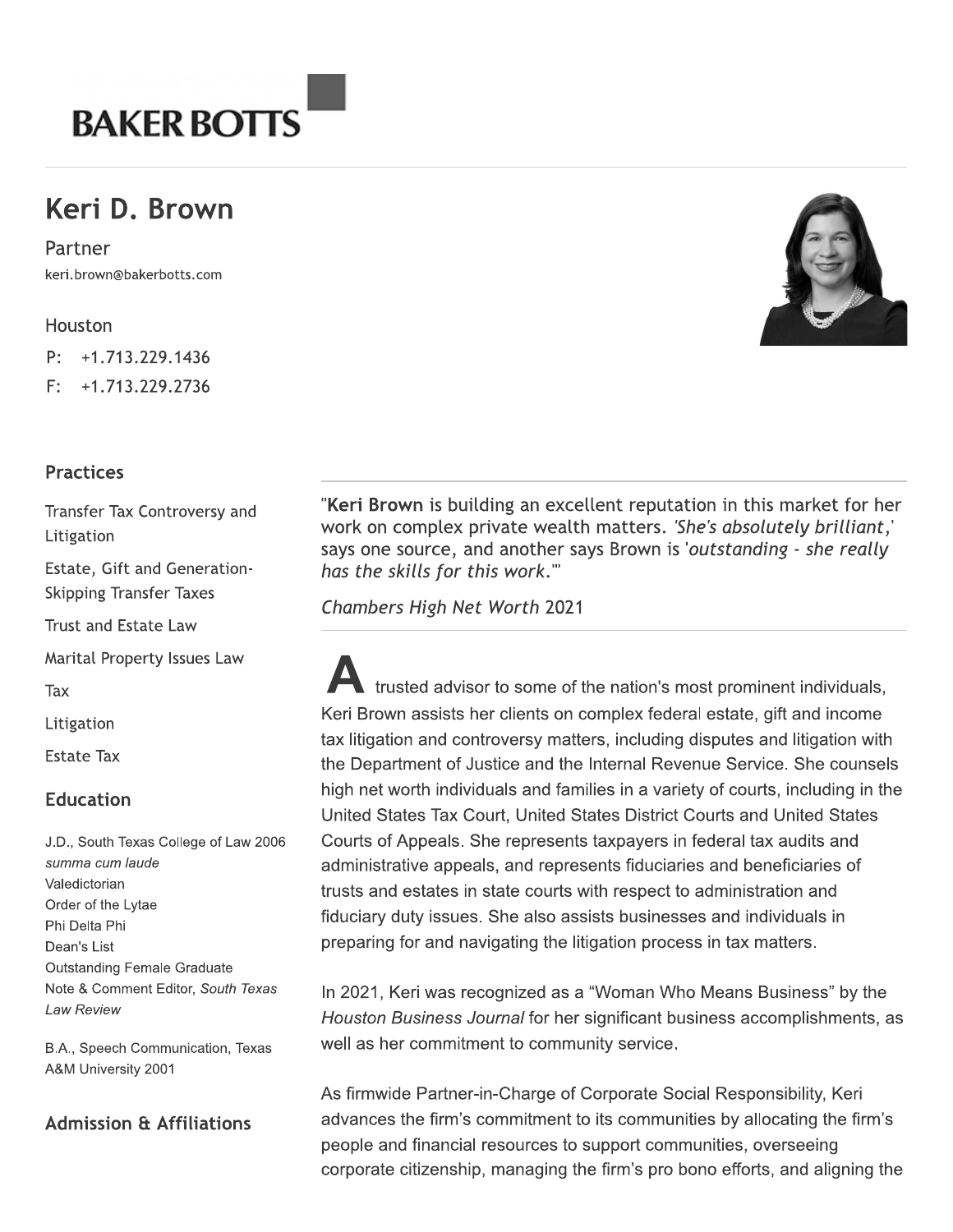#### State Bar of Texas

Fellow, American College of Trust and **Estate Counsel** 

Board Certified in Estate Planning & Probate Law by the Texas Board of Legal Specialization

United States Courts of Appeals for the Fifth, Eighth, Ninth & Eleventh Circuits

United States Tax Court

American Bar Association - Real Property, Trust & Estate Section, Income & Transfer Tax Planning Group Chair, 2020-2022, Vice-Chair, 2018-2020; Tax Litigation & Controversy Committee Co-Chair, 2012-2016, Co-Vice Chair, 2010-2012

Fellow - Texas Bar Foundation

Fellow - Houston Bar Foundation

State Bar of Texas - Legal Services to the Poor in Civil Matters Committee, 2019-2022

State Bar of Texas - Pro Bono Workgroup, 2020-present

Houston Volunteer Lawyers - Chair, 2021-2022; Chair-Elect & Executive Committee member, 2020-2021; Board Secretary & Development Committee Chair, 2019-2020, Member, 2018-2019

Texas Appleseed - Board of Directors, 2020-present

Houston Bar Association - Probate, Trusts & Estates Section Council, 2018present, Member, 2007-present

Houston Bar Association - Disaster Preparedness Committee Co-Chair, 2020-2021

Houston Bar Association - Fee Dispute Committee Co-Chair, 2019-2020, Member, 2018-2019

Houston Bar Association - CLE Committee, Elder Law Committee, 2015firm's Corporate Social Responsibility efforts with those of its clients.

In 2020, Keri led a firmwide team of lawyers in creating a COVID-19 Community Resource Guide focused on the federal, state, and business response to the pandemic. Her work was featured in The American Lawyer, the Texas Lawbook, and The Houston Lawyer, and she was recognized by the Houston Chronicle as one of the "Heroes of the Front Line" in the battle against COVID-19. In the aftermath of Hurricane Harvey in 2017, Keri's pro bono efforts were featured in the Wall Street Journal, ABA Journal, Texas Bar Journal, Texas Lawyer, Houston Business Journal, and The Houston Lawyer. The State Bar of Texas honored Keri with its 2018 Pro Bono Coordinator Award.

# **Related Experience**

- Steinberg Tax Court rejected IRS challenge to gift tax value offset for donees' assumption of potential estate tax under I.R.C. § 2035 ("net, net gift") (Steinberg v. Comm'r, 141 T.C. 258 (2013))
- Estate of Anne Y. Petter successful defense of taxpayer in case of first impression involving gift/sale of LLC units to family and charity using a dollar value formula based on values as "finally determined for federal gift tax purposes." (Petter v. Comm'r, 98 T.C.M. (CCH) 534 (2009)), aff'd, 653 F.3d 1012 (9th Cir. 2011))
- $\blacksquare$  Hendrix successful defense of taxpayer in case regarding the tax effect of a gift of corporate stock made by way of a dollar-based defined value formula (Hendrix v. Comm'r, T.C. Memo 2011-133 (June 15, 2011))
- Estate of Helen Christiansen successful Eighth Circuit affirmance of Tax Court decision in case of first impression regarding tax effect of partial disclaimer of limited partnership interest to charity made by way of formula based on values "as finally determined for estate tax purposes." (Estate of Christiansen v. Comm'r, 586 F.3d 1061 (8th Cir. 2009))
- Estate of Charles H. Murphy, Jr. successful \$42 million estate tax refund suit involving numerous valuation issues and IRS attempt to ignore limited partnership under I.R.C. § 2036. (Estate of Murphy v. United States, No. 07-CV-1013, 2009 WL 3366099 (W.D. Ark. Oct. 2, 2009))

# **Awards & Community**

Recognized as "Up & Coming" in Private Wealth Law by Chambers High Net Worth, 2020 & 2021

Houston Business Journal's "Woman Who Means Business," 2021

State Bar of Texas Board of Directors resolution for exceptional service to the legal profession and community, 2020

2019 Pro Bono Leadership Award, Texas Appleseed

Top Women Lawyers, 2021; Top 50 Women Lawyers, National Diversity Council, 2019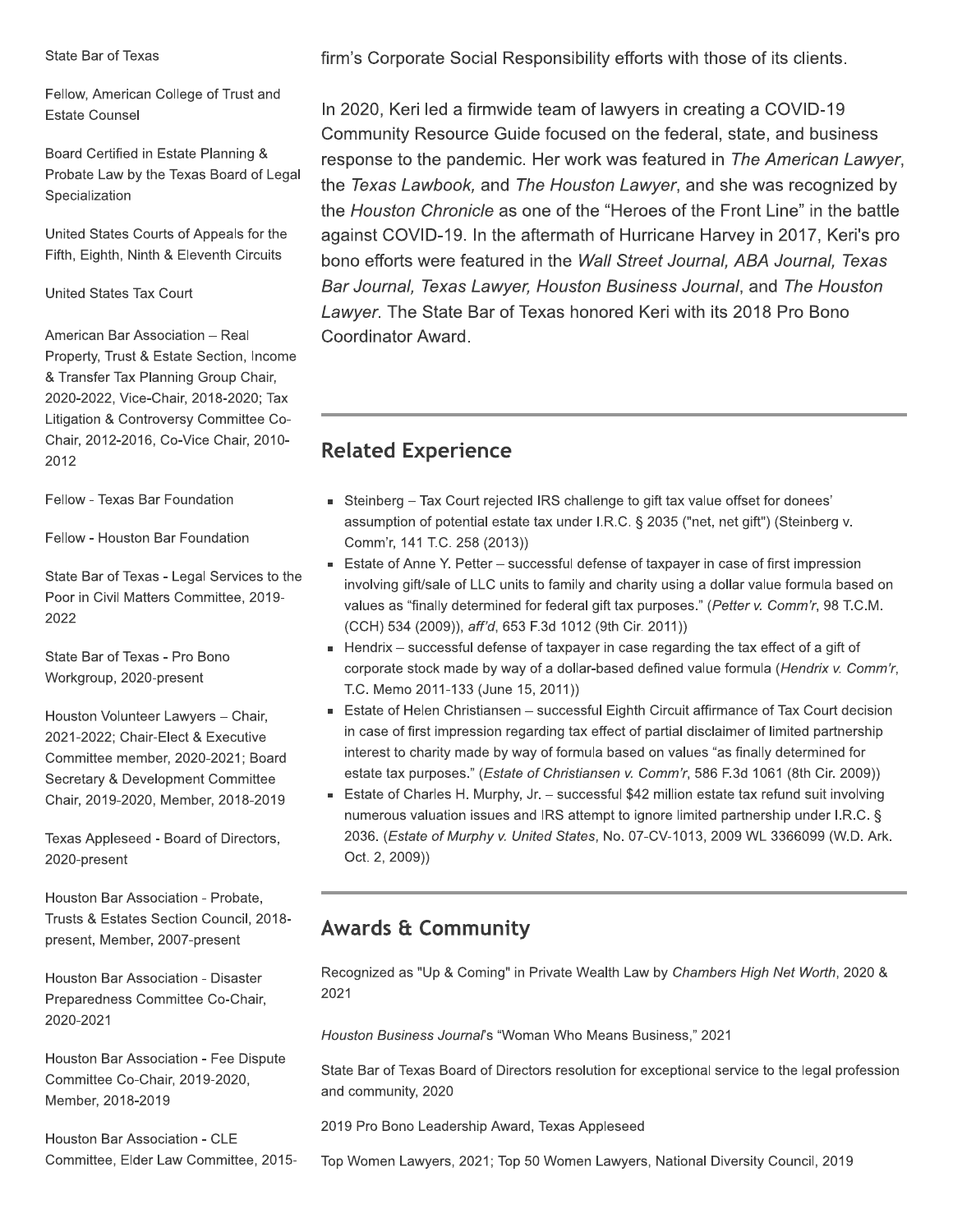#### 2016

Houston Bar Association - Speakers Bureau, 2014-2015

Houston Bar Association - Habitat for Humanity Committee, Harris County Law Library Committee, 2013-2014

Houston Bar Association - The Houston Lawyer, 2008-2014; Editor in Chief, 2012-2013

Houston Bar Association - Co-Chair, LegaiLine Committee, 2009-2012

Houston Bar Association - Co-Chair, Law & the Media Committee, 2009-2010

Kids in Need of Defense - Houston Advisory Committee Member

State Bar of Texas Pro Bono Coordinator Award, 2018

Houston Bar Foundation's Award Recipient for "Outstanding Contribution by an individual" to bution by an Individual" to<br>ers), 2014, 2015, 2016,<br>. the Houston volunteer Lawyers, 2017

State Bar of Texas Pro Bono Coordinator Award, 2018<br>
Houston Business Journal's "40 Under 40" Class of 2018<br>
Houston Bar Foundation's Award Recipient for "Outstanding Cor<br>
the Houston Volunteer Lawyers, 2017<br>
Recognized as Sono Coordinator Award, 2018<br>
2018<br>
2018 Salvard Recipient for "Outstanding Contribut<br>
2017<br>
2017<br>
2019 Super Lawyer Rising Star, (Thomson Reuters<br>
2018 President's Award, 2010, 2013<br>
2019 2019 2019 10: Recognized as a *Texas Super Lawyer Rising Star*, (Thomson Reuters), 2014, 2015, 2016, 2017 & 2018

Houston Bar Association President's Award, 2010, 2013

Noted in T*he Legal 500* U.S., 2019, 2009-2012, for tax controversy work

#### **News**

Z[\]^\_\ `ab[cd

25 October 2021 | News Coverage

Women Who Mean Business: Meet HBJ's 2021 legal honorees

Houston Business Journal

Houston Business Journal

25 August 2021 | News Coverage

Houston Business Journal Names 2021 Women Who Mean Business honorees

#### Houston Business Journal

Houston Business Journal

25 August 2021 | News Release

Keri Brown Recognized as One of Houston Business Journal's "Women Who Mean Business"

22 July 2021 | News Release

Baker Botts Ranks Band 1 in 2021 Chambers High Net Worth

15 March 2021 | News Coverage

Can't find a COVID vaccine? Some Houstonians are taking road trips to get one.

Houston Chronicle

Houston Chronicle

24 February 2021 | News Release

Baker Botts Publishes Winter Storm Uri Consumer Resource Guide for Millions of Texans Affected by Crisis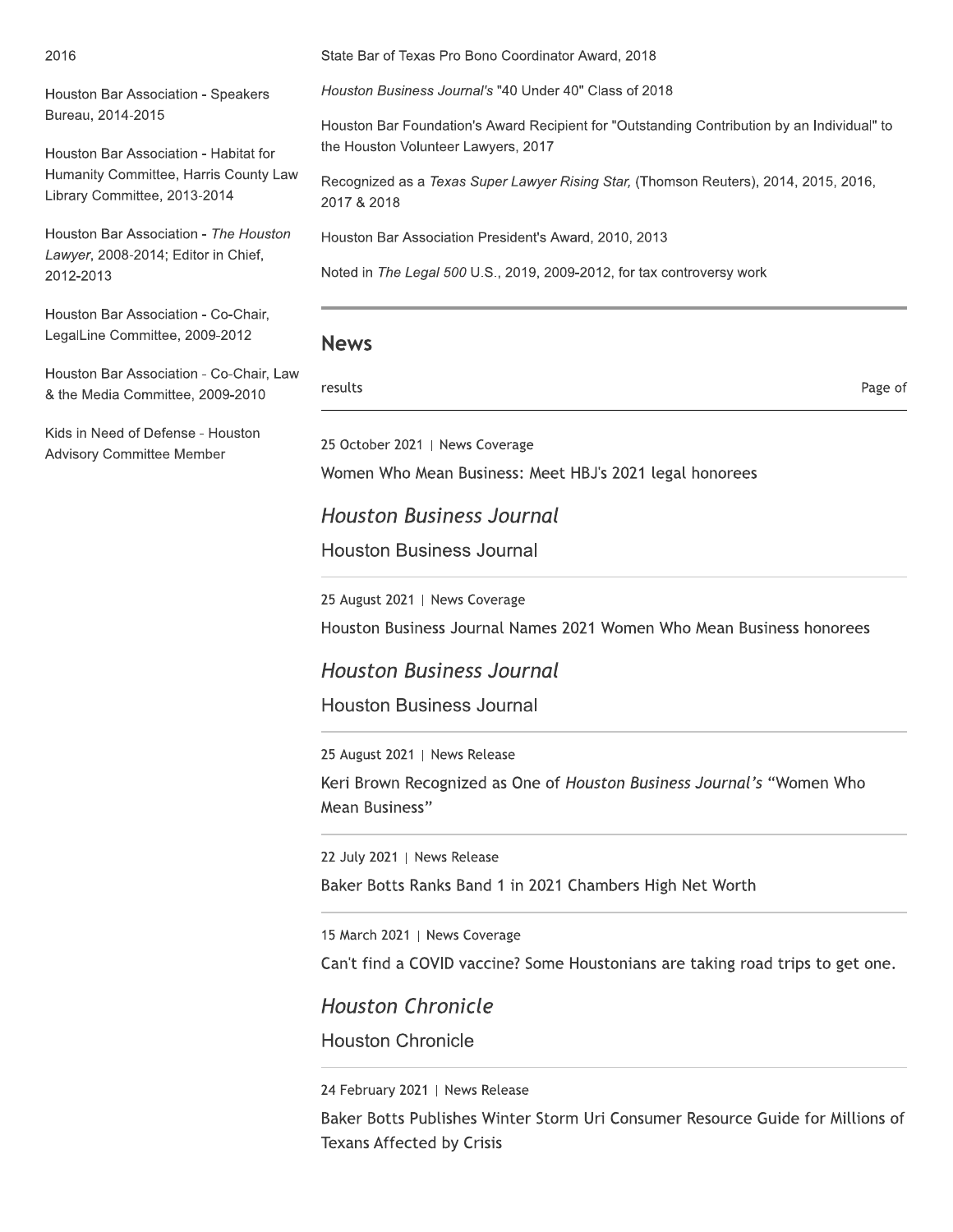05 November 2020 | News Release

Baker Botts Partner Keri Brown to Serve on State Bar of Texas Pro Bono Workgroup

25 September 2020 | News Coverage

Meet the Heroes of the Front Line, nominated by Houston Chronicle readers.

### San Antonio Express-News Online

San Antonio Express-News Online

29 July 2020 | News Release

American Gateways Recognizes Baker Botts for Pro Bono Efforts

13 July 2020 | News Release

Baker Botts' Tax Department Maintains Winning Streak in Chambers

13 July 2020 | News Coverage

Baker Botts' Keri Brown responds to COVID crisis with community resource guide

### **Houston Chronicle Online**

**Houston Chronicle Online** 

13 July 2020 | News Release

Keri Brown Featured Among Houston Chronicle's "Heroes of the Front Line"

10 July 2020 | News Release

Baker Botts Again Ranked in "Band-1" in Texas for Private Wealth Law in Chambers High Net Worth Guide

06 May 2020 | News Coverage

'Out of Their Wheelhouse': How Pro Bono Lawyers Got Creative in COVID-19 Response

American Lawyer, The

American Lawyer, The

05 May 2020 | News Release

Baker Botts Named to The National Law Journal's 2020 Pro Bono Hot List

15 April 2020 | News Release

Baker Botts Publishes Comprehensive COVID-19 Community Resource Guide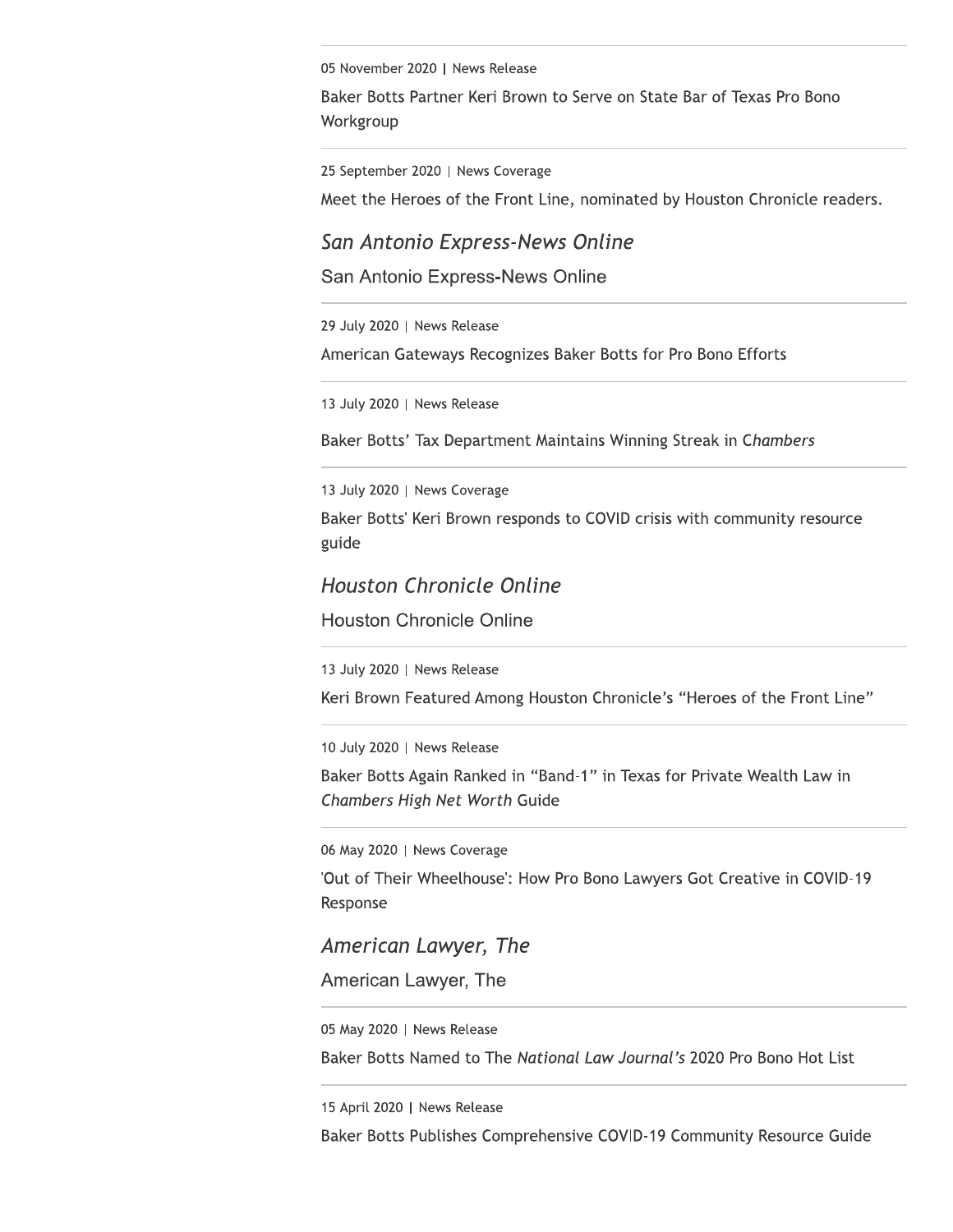24 January 2020 | News Release

State Bar of Texas Board of Directors Honors Baker Botts Partner Keri Brown with Resolution

16 October 2019 | News Coverage

National Diversity Council to Kick Off Legal Diversity Week, Recognizing Top 50 Women Lawyers

**3BL Media's Posterous** 

**3BL Media's Posterous** 

14 October 2019 | News Release

Baker Botts Selected As "Top Houston Law Firm for Diversity" by National Diversity Council

05 August 2019 | News Release

Baker Botts' Keri Brown Honored as Recipient of the 2019 Pro Bono Leadership Award by Texas Appleseed

16 July 2019 | News Release

Baker Botts' Houston Office Honored as 2019 Firm of the Year by Tahirih Justice Center

13 March 2019 | News Coverage

Mass shootings prompt bar associations to offer pro bono services to survivors and victims' families

#### **ABA Journal**

**ABA Journal** 

12 November 2018 | News Release

Baker Botts Partner Keri Brown Elected Fellow of The American College of Trust and Estate Counsel

14 September 2018 | News Release

Baker Botts Issues Addenda to its Hurricane Harvey Crisis Response Guide for Residents of North Carolina and South Carolina Affected by Hurricane Florence

14 June 2018 | News Release

Keri Brown Selected to Houston Business Journal's "40 Under 40" List

04 June 2018 | News Release

Keri Brown Selected to Receive State Bar of Texas 2018 Pro Bono Coordinator Award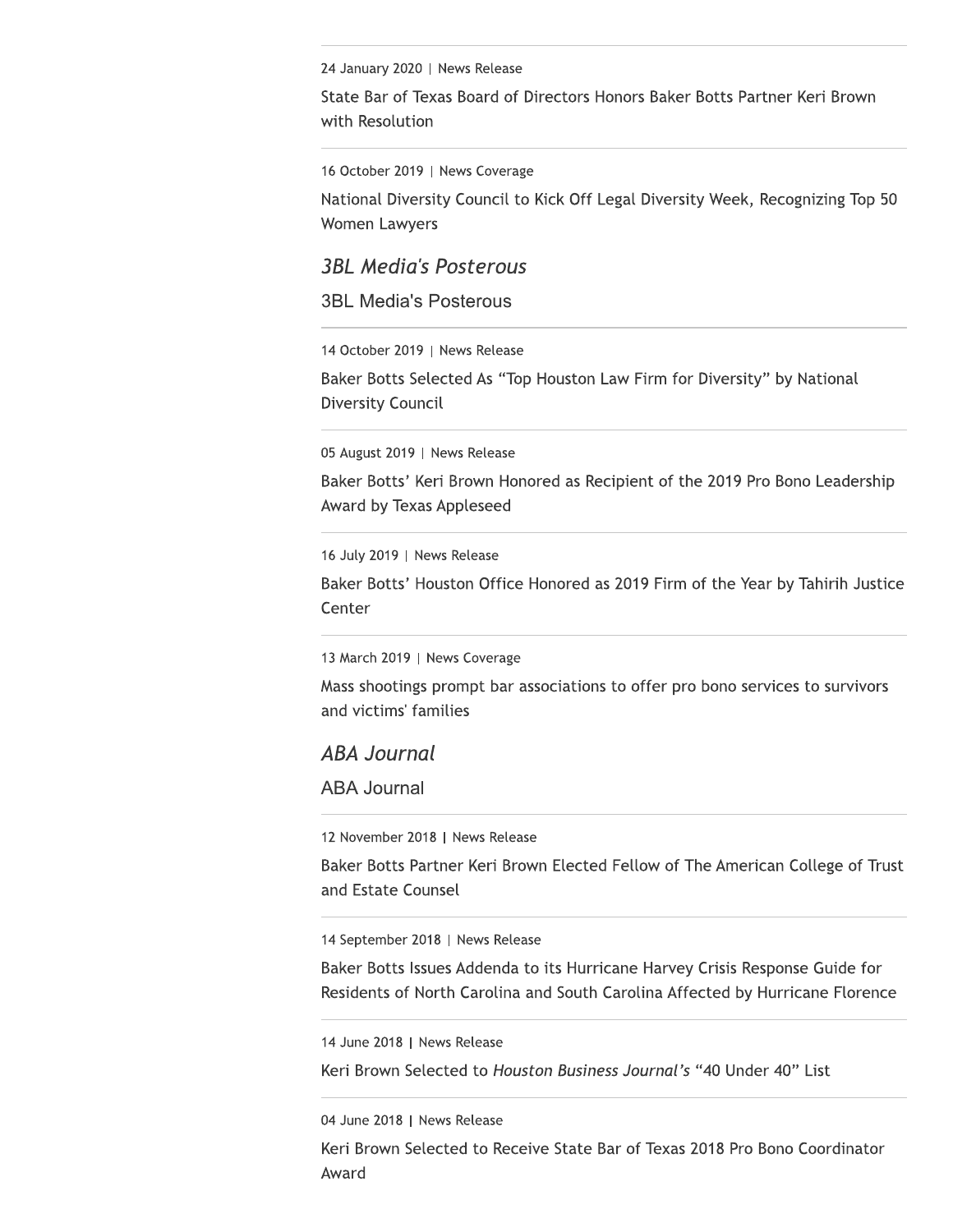24 October 2017 | News Coverage

The HBA Is Celebrating Pro Bono Week 2017!

**Houston Bar Association Houston Bar Association** 

06 September 2017 | News Coverage

Lawyers offering help to Hurricane Harvey victims include 1,600 volunteers from across the nation

ABA Journal - The Lawyer's Magazine

ABA Journal - The Lawyer's Magazine

02 September 2017 | News Coverage

In Harvey Aftermath, Lawyers Mobilize to Help Houston Victims

**Wall Street Journal** 

**Wall Street Journal** 

14 August 2017 | News Coverage Making The IRS Portability Election Simpler

Law360

Law360

10 April 2017 | News Coverage

If You Don't Disclose, Limitations Won't Close: Adequate Disclosure Considerations for Transfers in Light of Proposed Section 2704 Regulations

**Bloomberg BNA - Daily Tax Report** 

**Bloomberg BNA - Daily Tax Report** 

09 March 2017 | News Coverage

New tool in fight against financial exploitation of elders, vulnerable adults

Publicnow

Publicnow

08 March 2017 | News Coverage

New tool in fight against financial exploitation of elders, vulnerable adults Bilingual "Managing Someone Else's Money" guides unveiled

The Katy News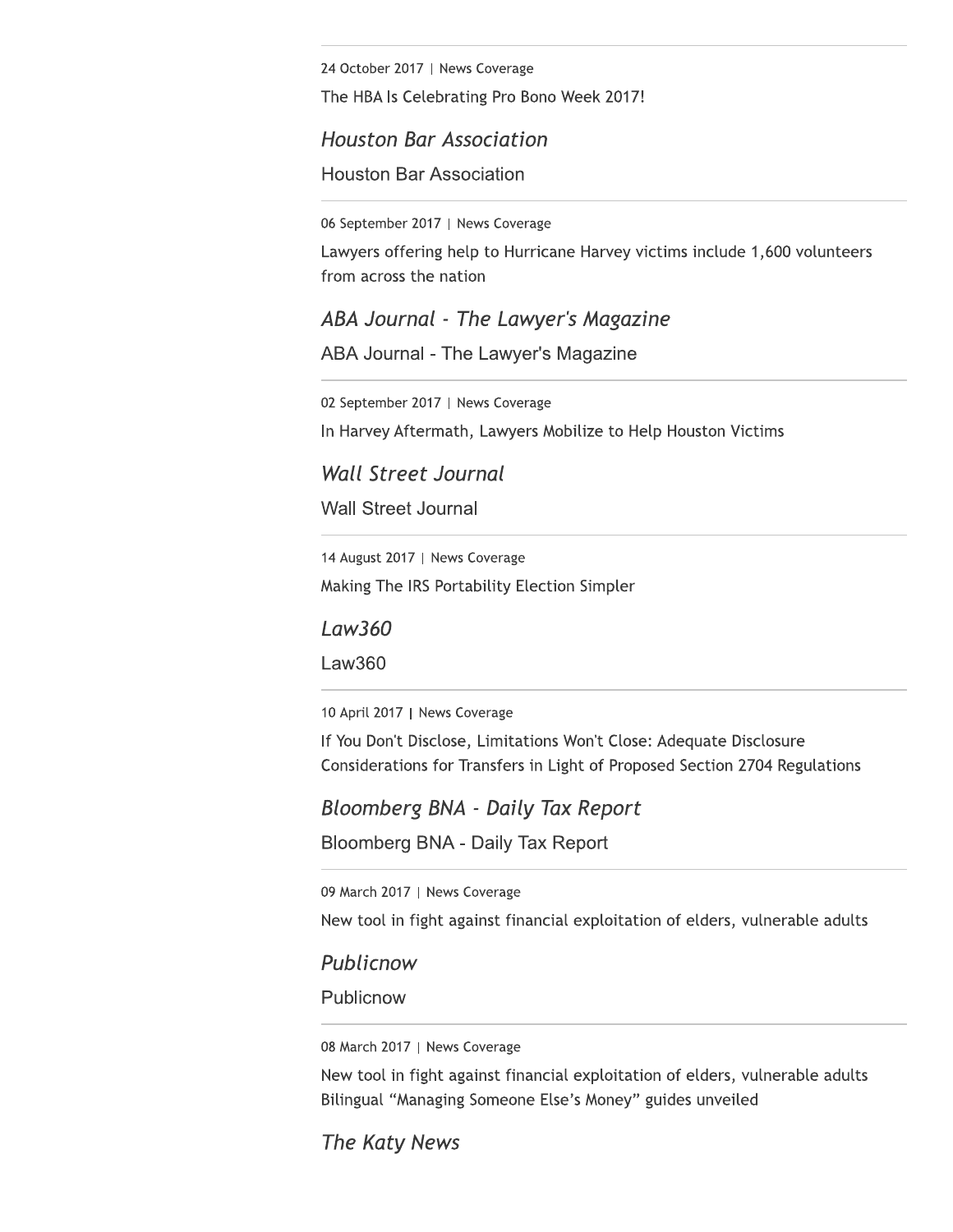#### The Katy News

30 September 2016 | News Coverage

IRS Gets Win In \$24M Fight With Abbott Exec's Estate

Law360

**Law360** 

25 April 2016 | News Coverage

Law360 Names Attys Who Moved Up The Firm Ranks In Q1

**Law360** 

Law360

13 November 2015 | News Release

Baker Botts Announces Promotion of 12 New Partners

16 September 2015 | News Coverage

Tax Court Wipes Out \$1.8M Gift Tax On Property Transfer

law360.com

law360.com

10 September 2015 | News Coverage IRS Gives Up Bid For \$43.5M In Taxes From Tycoon's Estate

 $law360.com$ law360.com

# **Thought Leadership**

results

Page of

24 November 2021

Build Back Better Act - Tax Controversy Perspective

**Client Updates** 

**Tax Update** 

October 2021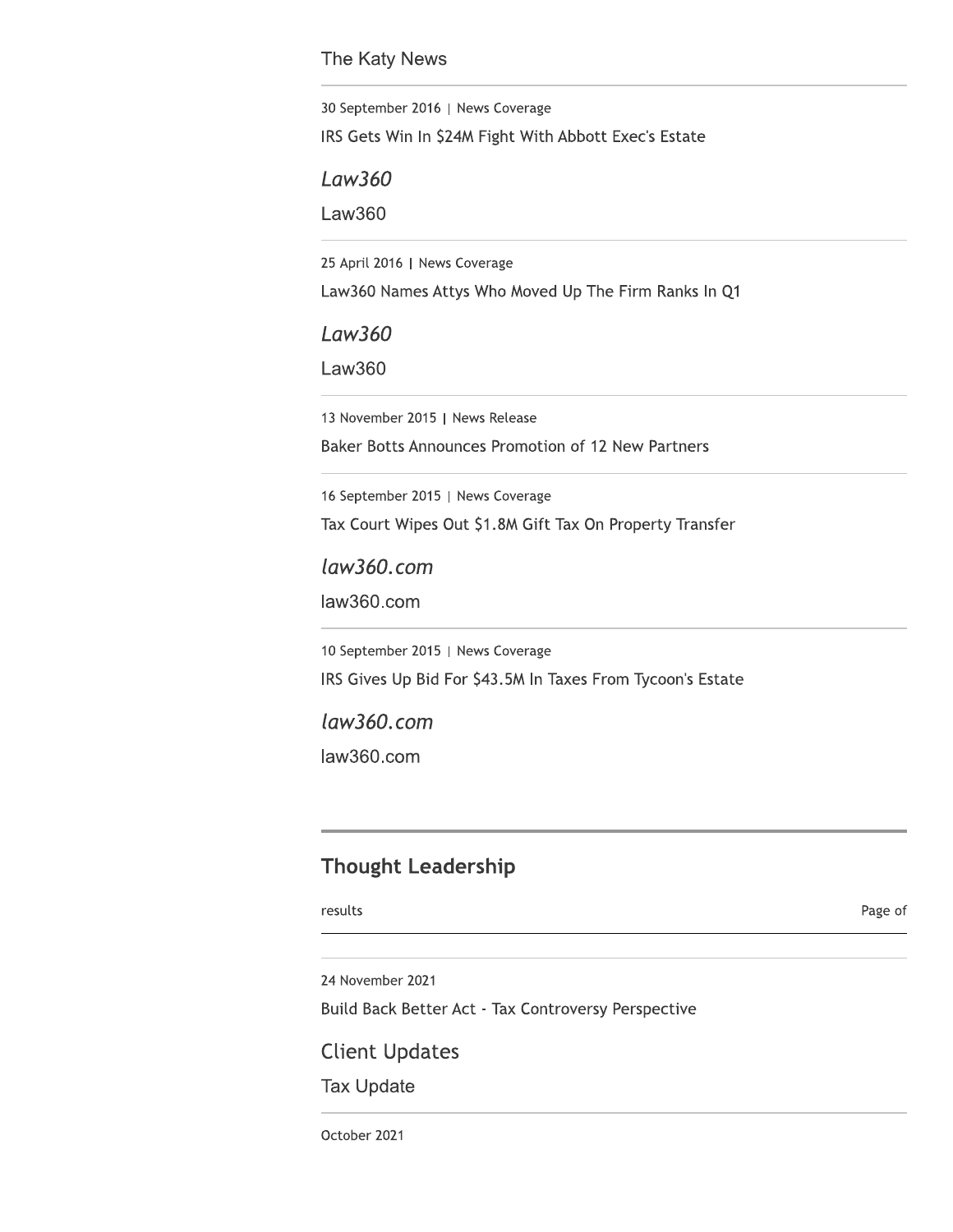Hindsight's 20/20: A Discussion of Notable (or At Least Interesting) Recent **Fiduciary Litigation Cases** 

## Speeches & Presentations

43rd Annual Duke University Estate Planning Conference

May 2021

**Fiduciary Litigation Roundtable** 

Speeches & Presentations

American Bankers Association Telephone Briefing

February 2021

Winter Storm Uri Consumer Resource Guide

# **Client Updates**

February 2021

Dispatches from the United States Tax Court

Speeches & Presentations

Houston Bar Association Probate, Trust & Estate Section

November 2020

The End of the Family Partnership

#### Speeches & Presentations

American Bar Association, Section of Real Property, Trust and Estate Law

16 September 2020

Baker Botts Quarterly Tax Controversy Update

**Client Updates** 

**Tax Update** 

**June 2020** 

Trends in the IRS Approaches to Transfer Tax Audits Appeals and Litigation

Speeches & Presentations

**Wells Fargo Private Bank** 

07 May 2020 Baker Botts Quarterly Tax Controversy Update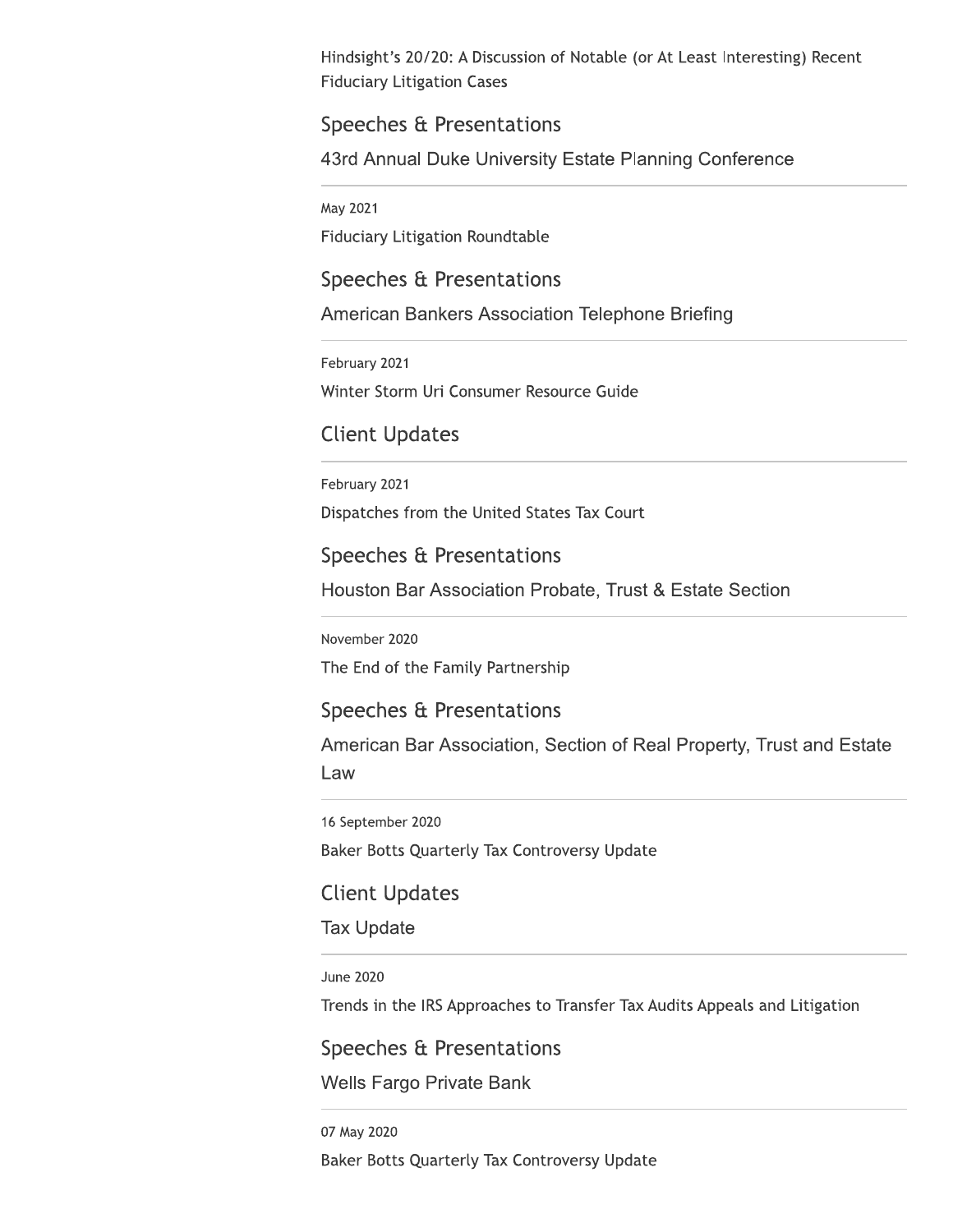# **Client Updates**

#### **Tax Update**

May 2020 Hot Topics in Fiduciary Litigation

Speeches & Presentations

# **American Bankers Association**

April 2020 **COVID-19 Community Resource Guide** 

# **Client Updates**

March 2020 **Current Developments** 

# Speeches & Presentations

American College of Trust and Estate Counsel

**March 2020** Hot Topics in Fiduciary Litigation

# Speeches & Presentations

**American Bankers Association** 

18 February 2020 Baker Botts Quarterly Tax Controversy Update

# **Client Updates**

February 2020

Estate and Gift Tax Risks and Opportunities for Family Owned Entities

# Speeches & Presentations

**Strafford** 

October 2019

**Estate Tax Liquidity Issues** 

# Speeches & Presentations

**ABA Joint Fall CLE**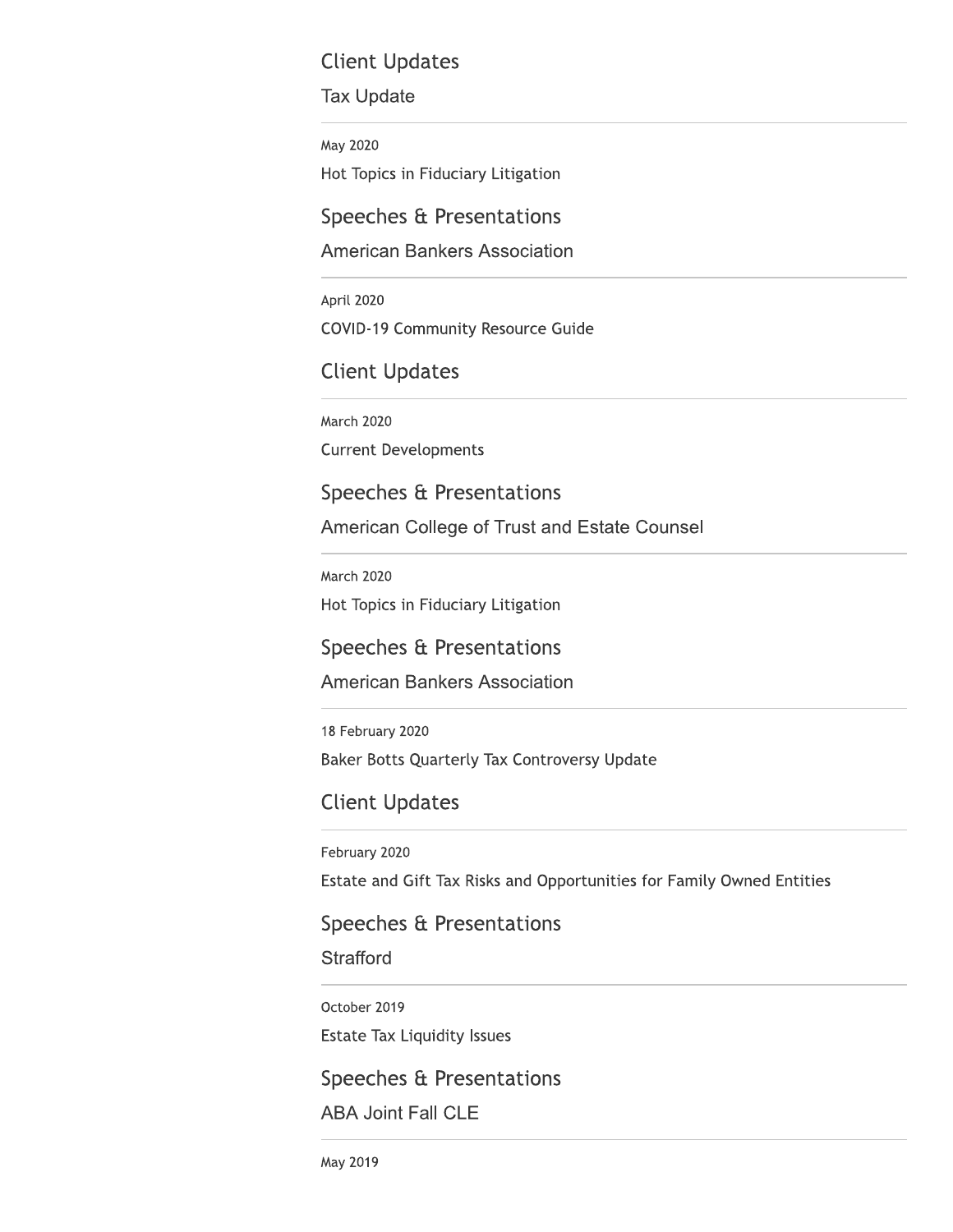How to Read an Appraiser's Appraisal

# Speeches & Presentations

HBA Probate, Trusts & Estates Section Meeting

May 2019

2018 Fiduciary Litigation Update

# Speeches & Presentations

**American Bankers Association** 

May 2019

Hot Topics & Current Events Update

Speeches & Presentations

**ABA 2019 RPTE National CLE Conference** 

April 2019

Tax Controversy for Estate Planners

Speeches & Presentations

ABA Section of Real Property Trust and Estate Law

February 2019

Tax Reform Modifications to Gift Tax and Estate Plans

# Speeches & Presentations

Lorman CLE

January 2019

Pro Bono Report

# **Client Updates**

September 2018 Hurricane Florence Relief Addendum - South Carolina

# **Client Updates**

September 2018 Hurricane Florence Relief Addendum - North Carolina

# **Client Updates**

September 2018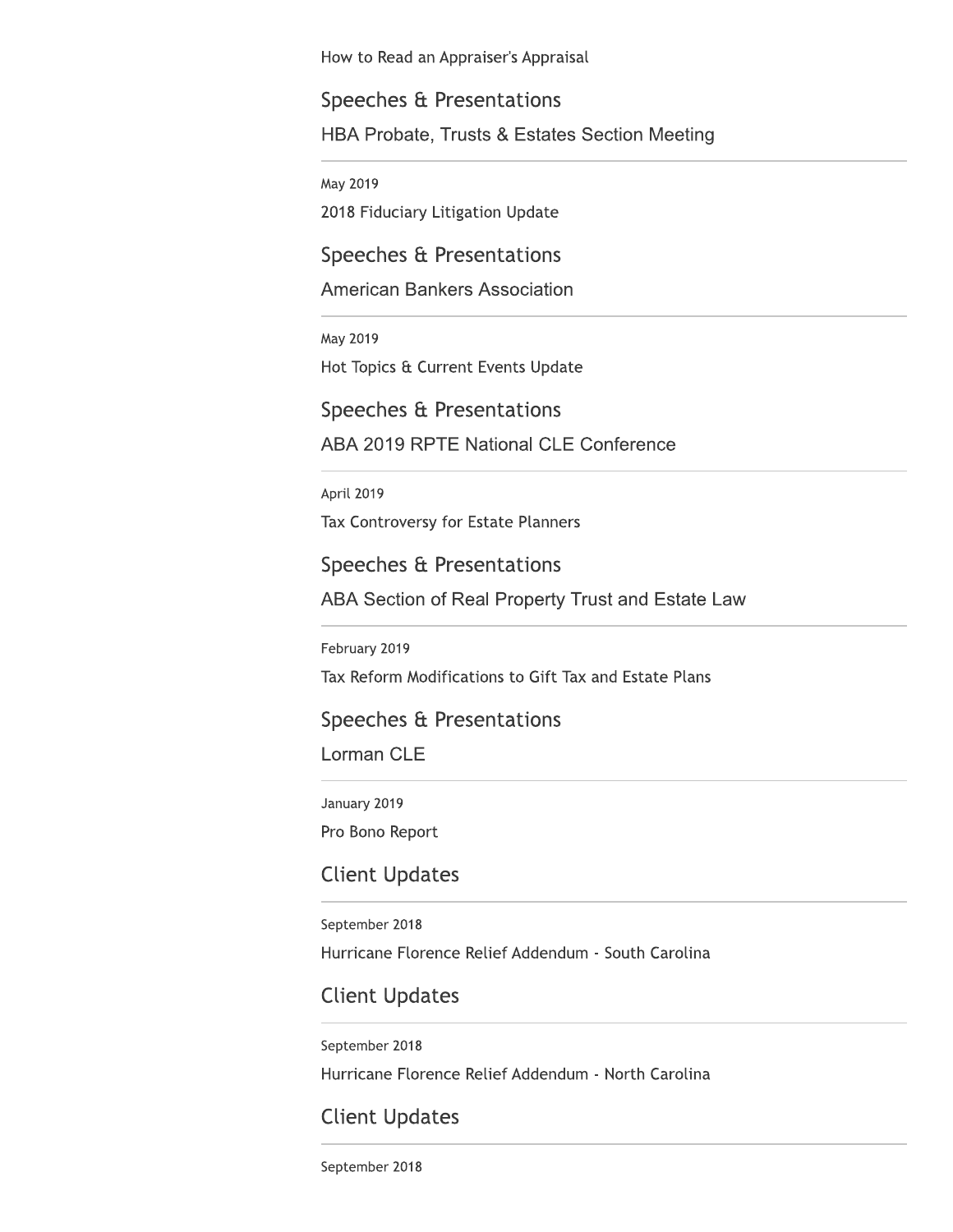Emergency Preparedness and Response in the 21st Century: Legal Lessons Learned: A Focus on Disaster Resiliency

# Speeches & Presentations

**ABA Health Law Section** 

August 2018 **Estate and Gift Tax Audits** 

Speeches & Presentations

Lorman CLE

**July 2018** Earth, Wind, & Fire: Planning for the Unexpected Speeches & Presentations State Bar of Texas Local Bar Leaders Conference

# **Events**

# **Recent**

results

Page of

13 December 2021 - 13 December 2021

Baker Botts Event for Women in Tax, Featuring Heather Crowder, Phillips 66, VP and General Tax Officer

Please join the women in tax at Baker Botts for the final virtual networking event of 2021 designed for women in-house tax professionals on Monday, December 13 from 11:00 a.m. - 12:30 p.m. CT.

26 August 2021 - 26 August 2021

Baker Botts Event for Women in Tax, Featuring Carla Howard, Vistra Energy, SVP-Tax

Please join the women in tax at Baker Botts for the the second of our networking events designed for women in-house tax professionals on Thursday, August 26 from 12:00 p.m. - 1:30 p.m. CT.